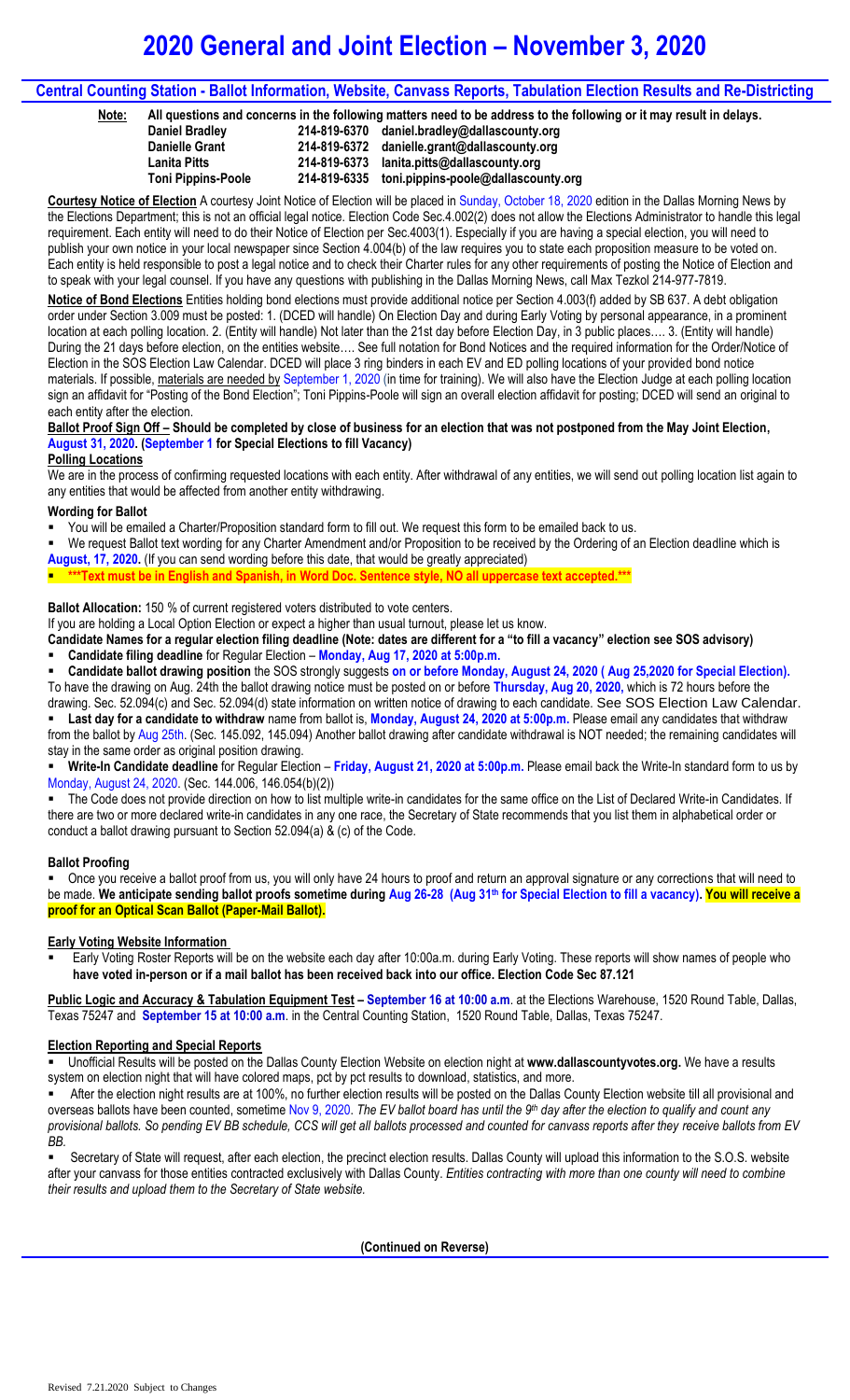#### **Canvass Information**

**Monday, November 9, 2020 – Last day to receive ballots from outside the United States (Sec. 86.007(d)(3), 101.057 and 101.001)**

**Monday, November 9, 2020 – Last day that a voter can cure their Provisional ballot at our office (Secs. 65.054(b), 65.0541(a))**

**Monday, November 16, 2020 – Last day that the Early Ballot Board may convene to count late ballots cast from outside the United States. (Sec. 87.125) or count Provisional ballots cast (9 th day after election)***.* **So pending EV BB schedule, all Overseas and Provisional ballots will be counted as soon as the Ballot Board delivers them to the Central Counting Station. At that time final unofficial election results will be prepared. (Sec. 65.051(a-1)), 1.006)**

**We anticipate these reports will be ready sometime late Tuesday, Nov 10, 2020.**

**Tuesday, November 17, 2020 – Last Day to canvass the election (Sec. 67.003(c))**

*Note: Above deadline dates are based on SOS Nov 3, 2020 Election Law Calendar. If you are having any type of election, please confirm with your entities legal counsel about your entities charter or home rule requirements. Any Elections to be ordered after the 71st day before election day, could have other filing deadlines, please refer to SOS Advisory. Then please let DCED know of any special deadlines not stated above. Note: Wording, Candidate and Write-in standard forms that we are requesting will be emailed to you to complete and return to us.*

**Administration – Contracts and Deposits**

**Note: All questions and concerns about the following matters need to be addressed to: Toni Pippins-Poole 214-819-6335 tpippins@dallascounty.org Election's Office fax number 214-819-6301 Desiree Cartwright 214-819-6336 desiree.cartwright@dallascounty.org Ashley Blanton 214-819-6333 ashley.blanton@dallascounty.org Kisshawn Lark 214-819-6344 kisshawn.lark@dallascounty.org James Palomo 214-653-6676 [james.palomo@dallascounty.org](mailto:james.palomo@dallascounty.org) Friday, July 17, 2020 – DCED will deliver draft of contracts to each entity for signatures Tuesday, July 21, 2020 – 10:00 pm, Meeting Date Tuesday, July 28, 2020 – Initial "Contract Change Forms" are due back to DCED Monday, August 17, 2020 - Candidate filing Deadline Friday, August 21, 2020 - Date the initial deposit of at least half of the estimated entity's cost is due to be deposited; the full amount is preferred. Mail deposits to the Dallas County Treasurer address listed in the contract**

**Monday, August 24, 2020 - Last Date for a Candidate to Withdraw**

**Monday, August 24, 2020 -** *Recommended* **first day that an election may be cancelled**

**Monday, August 24, 2020 - Entities will deliver signed contract to tpippins@dallascounty.org and kisshawn.lark@dallascounty.org**

**Thursday, August 27, 2020 - Deadline to withdraw from the November 2, 2020 General & Joint Election**

**Wednesday, September 2, 2020 – DCED will deliver final contract via email**

**Friday, September 4, 2020 – 60 days before election**

**Friday, September 18, 2020 – Final Deposit due** 

**Friday, September 25, 2020 - Deadline to Appoint members to the Early Voting Ballot Board/Signature Check Committees Wednesday, October 21, 2020 - Deadline to Post Notice of Elections**

### **Early Voting - Locations, Pollworkers, and Training Classes**

**Note: All questions and concerns about the following matters need to be addressed to:** 

**Laura Granado 214-819-6331 Laura.C.Granado@dallascounty.org**

**Anais Rodriguez 214-819-6337 anais.rodriguez@dallascounty.org**

**Jacqueline Winchester 214-819-6340 jacqueline.winchester@dallascounty.org**

**Bridgett Allen 214-819-6342 bridgett.allen@dallascounty.org** (Pay Roll Contact)

**September 2, 2020 - Mail Presiding Election Officer (PEO) request to serve letter and responses are due back on September 8, 2020 Note: Entities must agree to use Dallas County Appointees for Early Voting Judges and Alternates at the 46 normal County EV Locations. The entities may choose or appoint anyone for their designated locations.**

**TBD - Early Voting Training Classes (Tentative & SUBJECT TO CHANGE)**

**TBD - Early Voting LAB Classes (Tentative & SUBJECT TO CHANGE)**

**October 12 - October 18, 2020 - Early Voting equipment setups at each location with PEO and Technician**

**Monday, October 19, 2020 – Early voting starts Friday, October 30, 2020 – Early voting ends** 

#### **Early Voting – Applications to vote by mail**

**Friday, September 19, 2020 – Deadline for DCED to mail out FPCAs (45 Days) Saturday, October 23, 2020 – Last day to receive APP for BBM**

**Note: All questions and concerns about the following matters need to be addressed to:** 

 **Brylon Franklin 214-819-6359 brylon.franklin@dallascounty.org**

**Reminder on any mass mail-outs:**

**NOTE: The newest application has an annual box on it to check which would give the voter all elections (including runoffs) for that calendar year. This is located on our website. You can pre-check these boxes on your mail-out of applications and it would reduce the confusion for the voter and our office. We highly recommend any mailouts should be inspected by Brylon for completeness.**

### **Election Day - Locations, Pollworkers, and Training Classes**

| Note: | All questions and concerns about the following matters need to be addressed to: |                                                                                  |  |
|-------|---------------------------------------------------------------------------------|----------------------------------------------------------------------------------|--|
|       | <b>Tandi Smith</b>                                                              | 214-819-6332 tandi.smith@dallascounty.org                                        |  |
|       | <b>Cheryl Childress</b>                                                         | 214-819-6338 cheryl.childress@dallascounty.org                                   |  |
|       | <b>Shionna Brown</b>                                                            | 214-819-6341 shionna.brown2@dallascounty.org                                     |  |
|       | <b>Gerald Alexander</b>                                                         | 214-819-6339 Gerald.Alexander@dallascounty.org                                   |  |
|       | Laura Varela                                                                    | 214-819-6009 laura.varela@dallascounty.org (Bi-Lingual / Student Clerks Contact) |  |
|       | <b>Matthew Fairchild</b>                                                        | 214-819-6319 matthew.fairchild@dallascounty.org (Student Clerk Contact)          |  |

**August thru September 2020 - Polling Location confirmations in process September 4, 2020 - Mail EJ/AJ request to serve letters and responses are due back on September 18, 2020. Friday, October 2 - Deadline for Student worker applications. Laura Varela is your contact for more info on student workers. Wednesday, October 7 - Laura Varela will start assigning Bilingual clerks to locations that need one, if they haven't already located one. TBD – Voter ID and Provisional Training Class TBD – Student Clerk Training Classes**

**TBD – Bilingual Clerk Training Classes**

Revised 7.21.2020 Subject to Changes **TBD – New Judge Voter ID and Election Laws and Procedures Training Class**